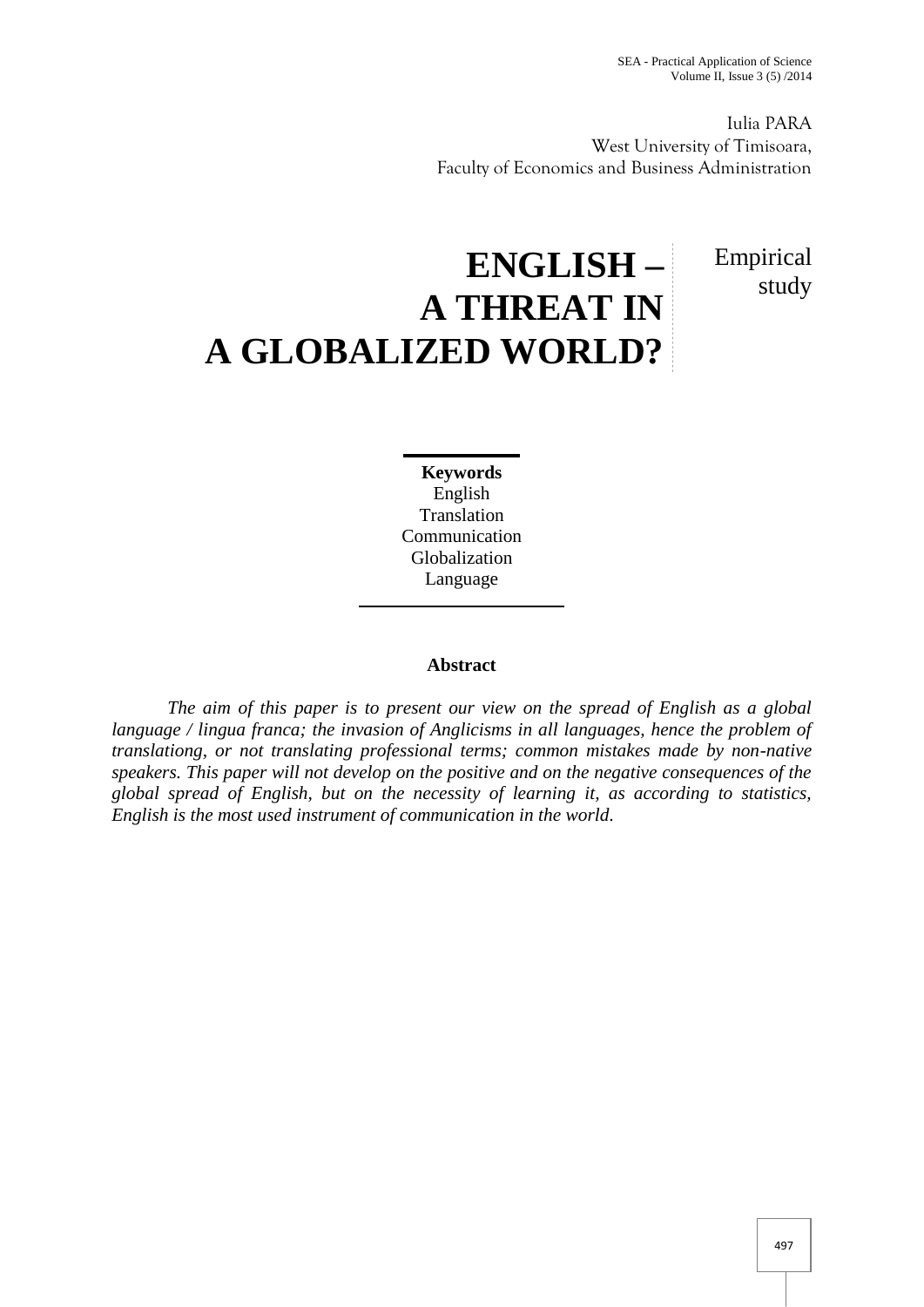It is common knowledge that *globalization* is the process by which the world is becoming *smaller* and increasingly interconnected as a result of massively developed trade, cultural and scientific exchange. Globalization has increased the production communication, as well as the production of goods and services. The big companies are no longer national, but multinational corporations with subsidiaries almost all over the world. Although globalization has existed for hundreds of years, it has speeded up greately over the last decades. Then phenomenon has led to: increased international trade, companies operating in more than one country, greater dependence on the global economy, free movement of capital, goods, services and labour, recognition of brands such as Coca Cola, Nike, Adidas, McDonalds, and many others. All the above mentioned effects have called for a global instrument of communication. According to Moise J., Para I., (2008:492): "Due to a series of historical, economical and political factors, English was promoted as the first world language. Millions of people all over the world have to communicate with one another meaningfully, because their lifehood depends on the outcome of their meaningful communication. Many people have important jobs in multinational companies, foreign subsidiaries, or in foreign trade, so English is used as a lingua franca; it is the instrument of communication which they use."

Therefore, English is identified by many as the universal symbol of globalization. It is impossible to deny that, lately, English has "flooded" all means of communication and expression globally. This phenomenon of prevalence of English as a *lingua franca* has outstanding effects on people throughout the world. The benefits of studying it have evident in science, technology, economics, education, culture and politics, so English is constantly being learned as a second language for many specific purposes.

According to Anchimbe, E.A, (2006:7) "there are 375 million speakers of English as a second language (ESL) and 750 million speakers of English as a foreign language (EFL)". It is the language of global economy and commerce, of modern technology and the Internet, and above all, the language of science. According to the specialists, over 80% of the information stored in computers is in English and more than half of the world's technical and scientific papers are published in English as well. And, most importantly, perhaps, is the fact that English is the standard instrument whereby people choose to communicate with one another, all over the world. Therefore, the widespread of English has a tremendous impact on globalization and it is one of the most influential languages, even in countries where English is not the first language. It is used as the official language in many countries, where the

first language is not necessarily English, but it is mandatory to learn it for practical purposes. A largely globalized transnational economic market with distribution coordinated between English speaking countries, also implies that people should speak English in the emerging markets (e.g. the East-European countries), too.

However, there are different views on this topic, of different authors. Barber, (1993:234-235), states that: "Even at the time of Shakespeare's writings, considered a milestone in the development of the English language, English had little value outside of England and was unknown to the rest of the world, not even having established itself fully in Ireland or Wales". According to Eco, (1995:331): "Had Hitler won World War II and had the United States been reduced to a confederation of banana republics, we would probably use German as the universal language". David Crystal, (1997:7) stated that "English did not become the global language because it is intrinsically better than any other language, but rather due to cultural, political, economic and social factors." "If the spread of English continues at the current rate, by the year 2000 its non-native speakers will outnumber its native speakers." (Kachru, B 1983, Introduction; the other side of English. In Kachru, B (ed) *The Other Tongue – English Across Cultures*, Pergamon.). According to Honey, 1997:249: "English is the world language – at least for the next five hundred years, or until the Martians arrive. Something like a quarter of the total population of the globe now speak, or are trying to learn English – a proportion without precedent in the history of world."

Nobody can predict whether or not English will mentain its current position in time. Latin, Spanish, Portuguese, and French were once world languages too, although on a smaller scale in comparison with English nowadays. Therefore, learning how to speak it and translate is a must. Since Romanian is not an international language and we do need to interact, to do business, to travel, to read in a global language, English is the most suited language to this end.

In our educational endeavour, we will insist upon speaking, rather than upon translation. When speaking face-to-face or over the telephone, one has to be spontaneous, while when communicating in writing, computers and dictionaries will help us a lot. However, translation should also be taught, to have our students prepared for real life situations, in which they have to translate for others, translate documents, or instructions. In this respect, we will not consider teaching translation as an old teaching method (grammar-translation), but as a skill which our students must possess. Therefore, translation must also be introduced into the language learning classes, but only to a certain extent, since we do not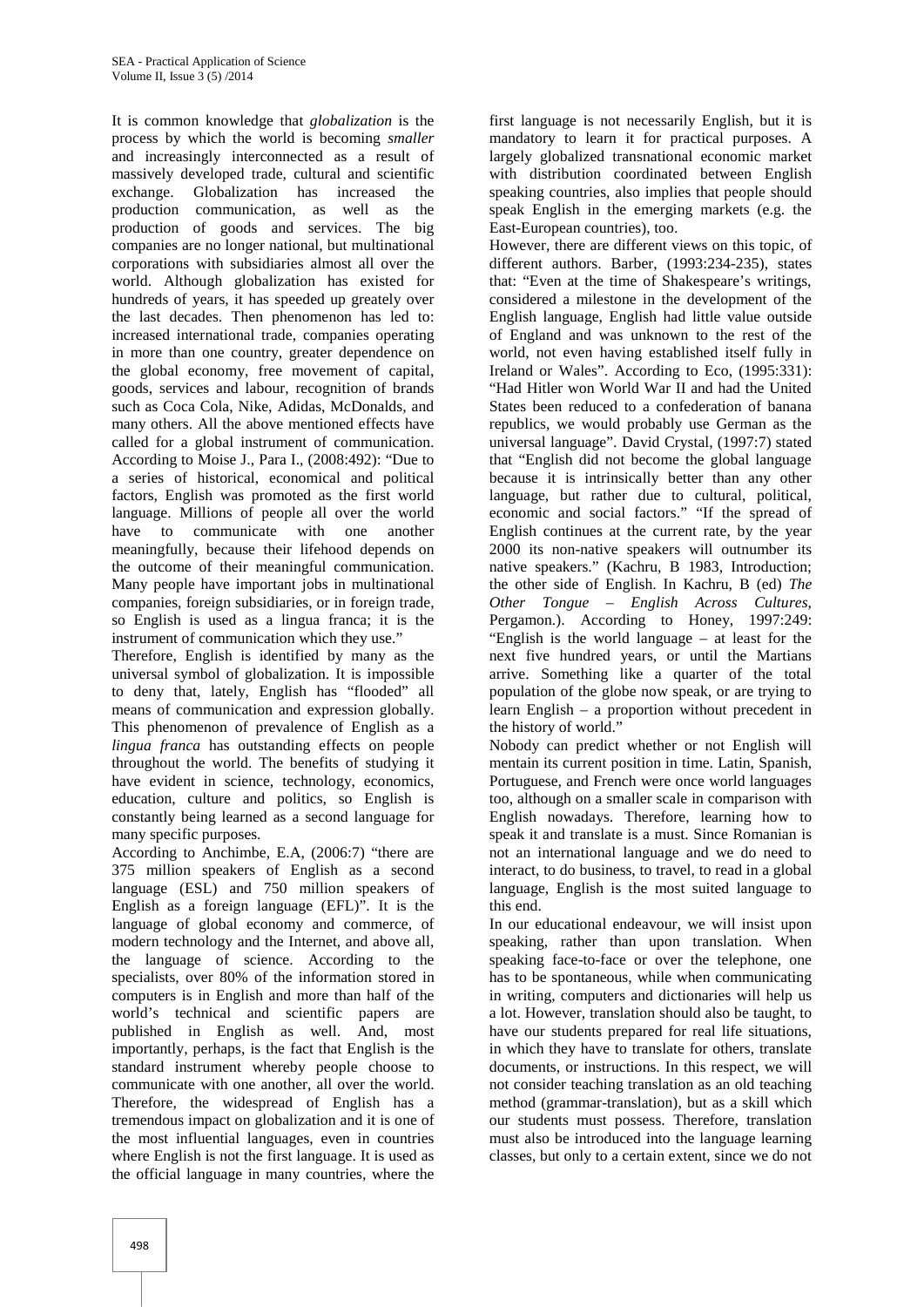prepare translators but specialists who are able to speak and translate.

The simplest definition of translation is given by Longman Dictionary of English Language and Culture: "an act, process, or instance of translating: as a rendering from one language into another". Of course, there are hundreds of definitions of the term, given by scholars such as: Nida, Catford, Basnett, Bell, Newmark, Bantas, Chitoran, Kohn, Punga (Fratila), and we shall not insist upon the theoretical considerations, but on the practical aspects we have to take into consideration during our teaching activities. Nevertheless, in our opinion translation is not only a process of conveying a message across linguistic and cultural barriers; it is a communicative activity (whether oral or written) and the aim of teaching translation is to prepare the students for the real life situations.

Every translation activity has one or more specific purposes, and whichever they may be, "the main aim of translation is to serve as a cross-cultural bilingual communication vehicle among peoples" (Gerding-Salaz, C., 2000:2). In the past few decades, this activity has developed because of rising international trade, increased migration, globalization, the recognition of linguistic the recognition of linguistic minorities, and the expansion of the mass-media and technology. Therefore, translation has an important role in transmitting bilingual or multilingual cross-cultural information. If in general it is said that *we learn to communicate by communicating*, we can extend this truth to *we learn to translate by translating,* and translation is something we only learn by doing (the experimental method *learning by doing*). Therefore we, teachers, may facilitate our work and task, and also that of our students, if we make use of the appropriate tools and strategies.

Sometimes translation may be seen as something "boring, pointless, difficult, irrelevant and uncommunicative"; this is true only if we associate translation activities with grammar-translation as a method of teaching foreign languages. To make this activity more attractive we need to make the most of all our skills and teaching abilities, so as to turn this "boring" activity into a very proactive one. Translation, as a didactic activity, may become more appealing if we use translation procedures and strategies in which students must constantly make choices, so as to decide which term is the most convenient for the transfer of ideas of what needs to be translated. In other words, it means adapting the most suitable strategies and techniques to the requirements of the piece of translation, rather than adopting a certain technique and making use of this one only. However, we must bear in mind that "linguistic competence is a necessary condition, but not yet sufficient for the professional practice of translation (Delise J., 1980:16).

According to Alan Duff (1994) there are at least five reasons why translation should be used in the classroom: *Influence of the mother tongue*; it shapes our way of thinking and our use of the foreign language to some extent. Translation helps us to better understand the influence of one language on the other. *Naturalness of the activity*; if translation is going on all the time in real-life situations, outside the classroom – offices, banks, etc., why not inside the classroom too? *The skill aspect*; language competence is a two-way system. Our students need to communicate in both directions, into and from the foreign language; translation is a perfect means for practicing this skill. *The reality of language*; authentic texts should be used so as to bring the learner into touch with the "real language", and never use "doctored", or adapted texts. *Usefulness*; as a language learning activity, translation is important as it helps students to cooperate (pair/group work; oral debates). Translation develops essential qualities to all language learning, i.e. *accuracy* (find the most appropriate words), *clarity* (to convey what is meant), *flexibility* (to train the reader to search). Depending on the students' needs and wants (the texts should not only be related to their future career, but also linguistically appropriate), and on the syllabus, we must select the most relevant materials.

As for the best methods of translation to be used, we start from Newmark's theory on the subject of translation (Newmark, 1988). In his classification of the methods of translation, he mentions: word for word translation; literal translation; faithful translation; semantic translation; adaptation; free translation; idiomatic translation; communicative translation*.*

I will insist upon *communicative translation*, as "it attends to render the exact contextual meaning of the original, in such a way that both content and language are readily acceptable and comprehensible to the readership" (1988:45-47); of course we will extend it from translated texts to oral communication (face-to-face, telephone, mobile phone applications).

In addition to linguistic competence, the knowledge of specialized subjects driven from specialized training (the economic students, in our case), a certain cultural background, as well as the global vision of cross-cultural and interlingual communication, is a must in dealing with the strategic and tactical tools for a good performance in translating.

The act of translation is not merely replacing a word from one language into another. During the act of translation we may encounter a lot of difficulties, as the languages are not symmetrical. One difficulty which must be considered by us when translating – we should control the sound effect and cadence of the translated text, i.e.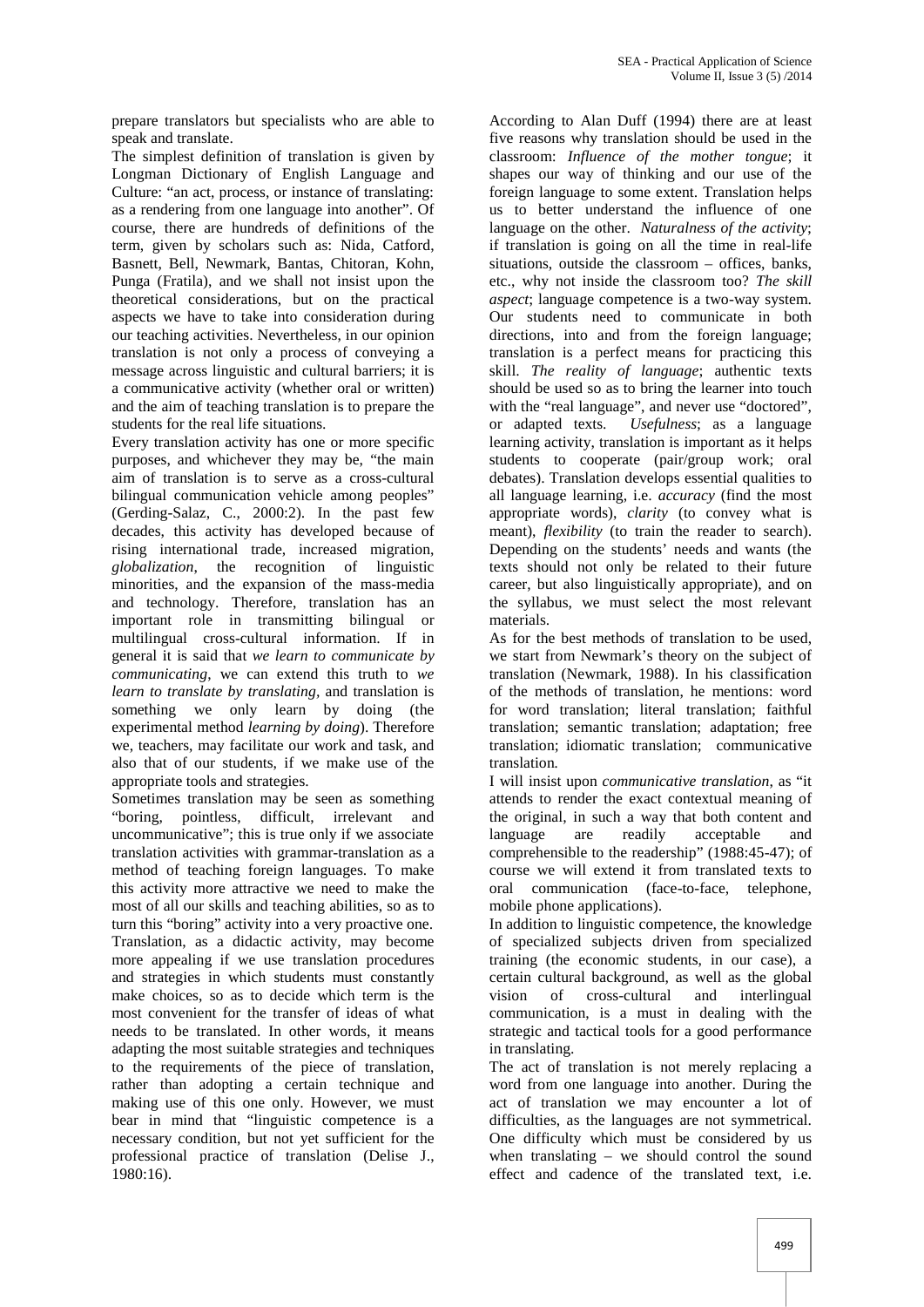translating "with the ear", to avoid cacophonous combinations and calque, loans from the source language (when translating from Romanian, the outcome may be Romglish/Romenglish).

Some examples that we use in everyday Romanian, and we identified them in Ziarul Financiar (August, 2014) are: *"divizia* de cafea a Kraft"; "un *operator* de cafenele i restaurant"; "*liniile* de business care au înregistrat cre teri"; "primesc telefoane de la clien i în cadrul unor *promo ii*"; "magazine Aldo cu *loca ii* în Bucure ti City Mall", "pentru care *operatorul* ofer ", "num rul *promo iilor* practicate de retailer", "aceast firm are *o linie* de produc ie" As for the loan words which were not assimilated to Romanian, we could enumerate some examples that we use on daily basis: *back-office, business, boom-ul, exit-uri,call-center, CEO, chief, corporate, deal-ul, fashion, general, like-for-like, mail-uri, mall, marketing, management, manager, mix-uri, online, offline, property, real estate, retail ul, retailer, takeover, test-drive, top, unit-linked* (identified in the mass-media)*.*

Another difficulty we may come across during the act of translation are those "not found terms" even in the best dictionaries (new words or words do not have a Romanian equivalent). Such is the case of "specialized English terms used in business, technology and communication, and other new domains of activity, which have developed rapidly due to globalization and the changes in the political systems all over the world. New terms are coined almost every day, due to new realities, or due to the linguistic need to express new concepts." (Para, I., Moise, J., 2009:1001).

These terms also make up a kind of *specialized vocabulary*, especially for the people working with multinationals. Consequently, translation of new words is only necessary in cases when this terminology needs to be understood by common people, too. In business, it also depends on who one's partner is; one has to make some agreement with each and every partner / customer / client as to what is the proper language to be used. One has to know what kind of terminology the interlocutor prefers (which is difficult to assess, as it also depends on the educational degree of "the other"). In most cases, this calls for as much diplomatical as translational skills.

The "invasion of Anglicisms" is a world- wide issue, and the English terms are often compared to weeds. When they invade areas where there are no native terms for the concepts they stand for, they quickly take root and grow; once established in the new area, they are not easy to weed out. The translator's job is not to do any weeding, s/he is to follow the trend and try to stay tuned to what terms are used on a day to day basis. It is, therefore, rather important that translators who specialize in fields where new terms and concepts occur frequently, to make sure they do not have (in our

case, a Romanian equivalent), and knowing exactly what the English word means is mandatory.

As for the language used by business people, it is mainly *businessee* (*afacereza*) and, therefore difficult to understand for laymen. Besides language skills, the translator is also supposed to have knowledge in the field, as economics is a very diverse and difficult science. Even a fully trained economist has sometimes little knowledge, or no knowledge at all, in quite a lot of fields (advertising, marketing, foreign trade, money market, etc.).

Many terms are nowhere to be found because they do not have a Romanian equivalent. For example, foreign banks may offer new services that are not yet known in this country, and the terms used are the English ones, as they do not have a Romanian equivalent yet. As the financial world is changing rapidly, mainly due to competition, new financial terms are introduced in the language of banking almost daily. The strategy to be used in such a situation is not a simple one. First of all, we are supposed to find its definition in the foreign language, by studying dictionaries, documents, articles in English, financial newspapers, watching business programmes on TV. This activity may be time consuming, but it may help the translator. At the same time, monolingual business dictionaries, or glossaries should not be ignored, and one should become familiar with the terminology used in this country. There are terms that one may consider to be new coinages, and have no equivalents in the target language, but after a closer look in a monolingual specialized dictionary, one may find that the terms have equivalents, still they are used as such, without being translated.

It is highly advisable to know the peculiarities of the business system, as parts of it may totally differ from one language to another, or other parts of it, coincide completely. There are business terms that may have several translations, (due to polysemantic words), but the specialists accept only one; therefore the translator should know which one is appropriate in each case. Specialized bilingual dictionaries issued by professional printing houses must be used to avoid unprofessionalism. For example, one word, such as Engl. *turnover* (Rom. *cifra de afaceri, migra ie, fluctua ie, rat a desfacerii unui produs, răsturnare*) could be translated in several ways.

In the case of English – Romanian dictionaries used in business, usually we come across difficulties in translating, because:

- The English word has no Romanian equivalent – in practice, the English word is used untranslated. e.g. *brand, boom, leasing*.
- The explanation given by dictionaries is too long, and sometimes ambiguous. e.g.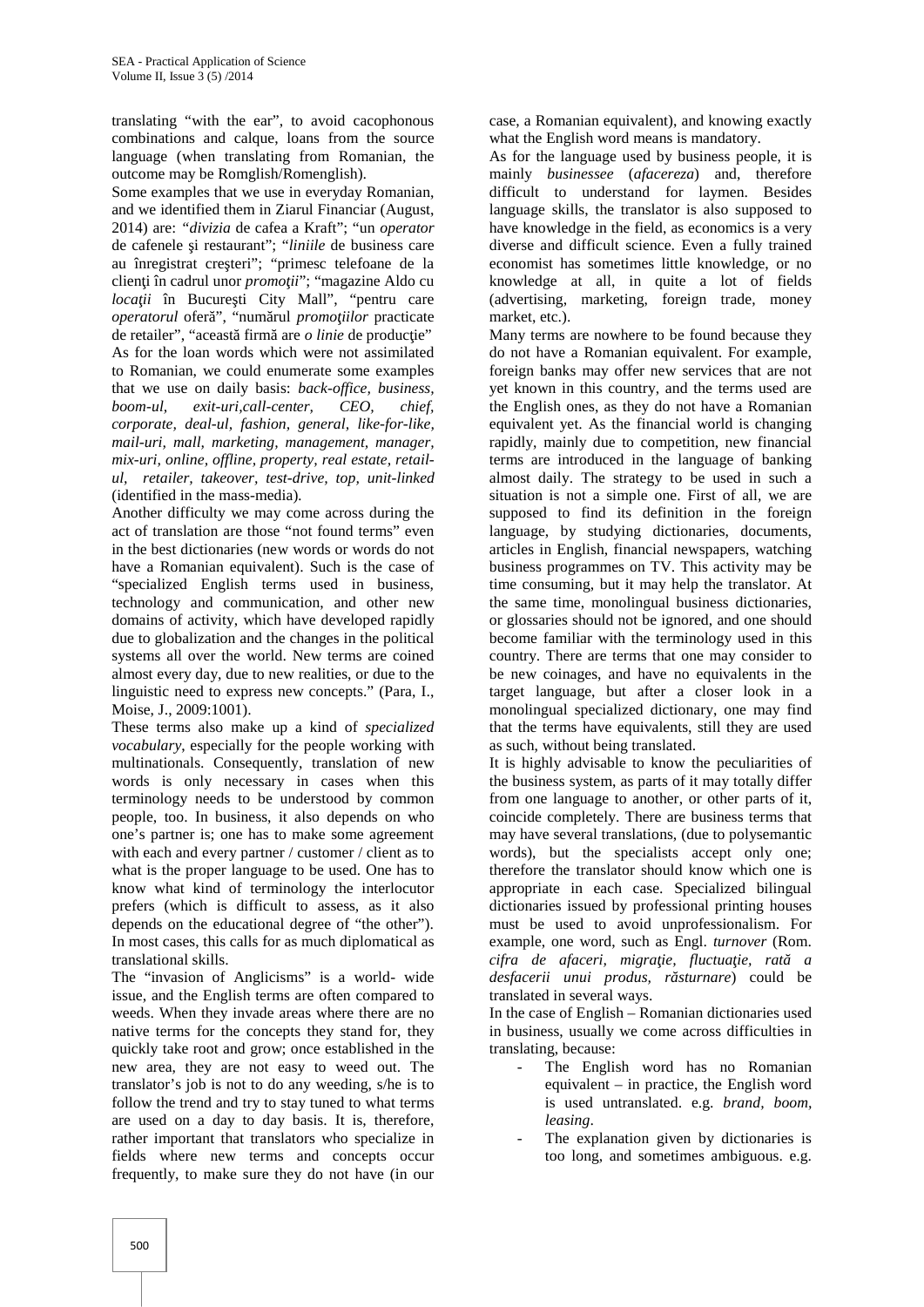*know-how, feedback, holding, exit, outcome*.

The English word has a Romanian equivalent; still, in the act of translating, the English word is used. e.g. *manager, trend, lider, marketing.*

In the practice of translation, we come across situations when, due to the capacity of English of expressing things in a more concise way, the text translated into Romanian is much longer, i.e. there is *no quantitative equivalence*. Still, the ultimate goal is to have an accurate product. In many cases the Romanian text contains additional information to avoid ambiguity, since the source text belongs to a different culture.

To illustrate the above mentioned statements, we have used examples from *Dictionar de marketing Englez – Român*, 2003.

"It employs selective mailings and package inserts such as the couponed offers sent out with **credit card statements**." (pg. 82 PR. Week)

" Se folose te trimiterea selectivă prin po tă a unui pachet de anun uri publicitare, de pild se expediaz oferte de cump rare înso ite de cupoane care dau dreptul la ob inerea de reduceri de pre impreun cu *extrasele de cont ale c r ii de credit.*" "Coupons are fixed by reference to interest rates at the time **a gilt** is first issued." (pg. 135 Investors Chronicle)

"Ratele cupoanelor se stabilesc luându-se ca referin ratele dobânzii la data primei emisiuni de *bonuri de tezaur ale guvernului britanic."*

By comparing the above mentioned examples, both in English and Romanian, we wanted to underline that, some of the English terms either do not have Romanian equivalents, or they need additional information, which is necessary for clar understanding. The words belonging to the area of economics are not easy to translate, and it would be "Va fi o selec ie *multibrand* pe *middle segment*", precizeaz Ghenea, care are un buget de 100.000 de euro pentru investi ii în *marketing*, *promotion* i *HR*." (*Ziarul Financiar,* 10.04.2009)

"Deocamdat *retail-ul*, mai ales *online*, este cel mai dinamic segment în concep ia lui Ghenea, care nu pierde nicio ocazie când vine vorba de achizi ii." (*Ziarul Financiar*, 10.04.2009)

"For the time being, **retail**, especially **online retail**, is the most dynamic segment in Ghenea's opinion, who is not wasting time when it comes to acquisitions."

"*Businessman-ul* Florentin Banu, care a dezvoltat re eaua de *supermarketuri* Artima *i brandul* de napolitane Joe, spune c **businessul** pe care-l conduce, axat în special pe dezvoltare imobiliar, a stagnat, o parte dintre angaja i fiind disponibiliza i în ultima perioadă."(*Ziarul Financiar*, 13.04.2009)

"**Businessman** Florentin Banu, who developed Artima **supermarket** network and the Joe wafers **brand**, says the **business** he runs, mainly centred

an impossible job for an unspecialized translator. The first thing to be done is taking into account the context in which they occur, since mistaken choices can lead to an ambiguous or incorrect translation. Moreover, there is also the problem of general dictionaries which do not contain the expected equivalence hence the conclusion is - translation is not as simple as it may appear at first.

This leads us to the importance of context in choosing "the right word" with some extracts from the Romanian business newspaper, *Ziarul Financiar/ The Financial Newspaper*, edited both in English and in Romanian. By comparing the two versions, we can illustrate how English terms are used as such in Romanian articles. The abundance of Anglicisms in the business paper *Ziarul Financiar* is not because the author wants to impress the readers, but to address a segment of educated population and specialists in the field of economics; however, the author of the article prefers the English term, although there is a Romanian equivalent. "Compania La Fantana, cel mai mare îmbuteliator de apa în *watercooler*, estimează afaceri în stagnare în acest an, dupa ce în 2008 a înregistrat un avans al vânzărilor de circa 20%, până la valoarea de 25 mil. euro."

"La Fantana, the largest **watercooler** bottler on the Romanian market, forecasts stagnating business this year, after in 2008 it recorded an around 20% sales rise, to 25 million euros." (*Ziarul Financiar*, 26.03.2009)

", În acest an însă nu mai putem miza pe cre terea vânz rilor", a declarat Cristian Amza, **CEO** i ac ionar minoritar al companiei La Fantana." (*Ziarul Financiar*, 26.03.2009)

"However, this year we cannot rely on a sales increase anymore," said Cristian Amza, **CEO** and minority shareholder of La Fantana."

"It will be a **multibrand** selection, on the **middle segment**", as Ghenea states, that has a 100.000 euro budget for investing in **marketing, promotion**, and **human resources**."

around real estate development, has stagnated, with part of the employees being made redundant lately. By illustrating our statements with the above mentioned examples, we wanted to point out that Romanian "has literally been flooded with English words, most of them unassimilated to the borrowing language" (Hortensia Pârlog, 1995: 106). These terms were either adapted to Romanian, or derive from originally English roots, or were borrowed as such from English. Most of them are recorded in Florica Dumitescu's and Georgeta Ciobanu's dictionaries. As we can see from the above texts, most of them belong to the class of nouns (e.g. *exit, brand, business, retail, manager*), while other parts of speech are rather poorly represented. In the above quoted articles the English nouns are used without any translation or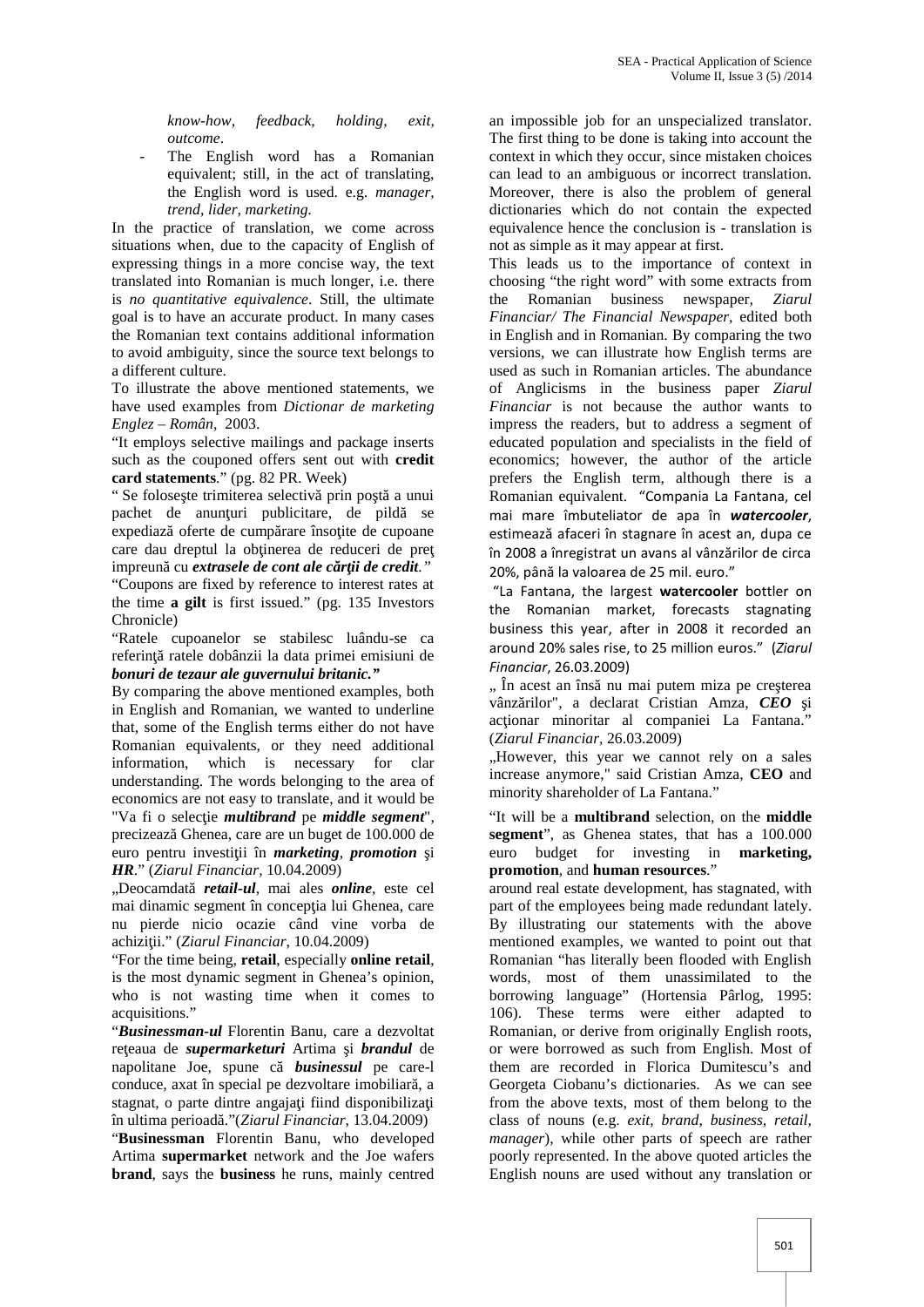explanation, as if they belonged to the reader's everyday vocabulary. Some of them have been slightly adapted from the morphological point of view (e.g. *leader, franciza, brand-uri, etc*).

To sum up, the above examples have been quoted to illustrate how much English is used in our everyday language, even if we are not experts in economics. These Anglicisms are also to be found in books and studies on economics, in the language of negotiations, in the language used in business and financial organisations. They make up the *business jargon*, or *businessee*, used with the aim of expressing oneself accurately, in order to avoid ambiguities, misunderstandings, or make mistakes with catastrophic consequences.

In our experience we have learned that this is the situation when the translation is done by laypersons, or by computers, and the mistakes are irreparable and permanent. Translation problems cannot be solved by computers, and there will be always a great difference between computer assisted translated (CAT) texts and human translated texts, whether written or oral. If a CAT does not consider the logic of the text and uses the first meaning of a polysemantic word (e.g. "cultura romanilor" translated by "Romanian's crop"), a human translation will always make use of his/her creativity, intuition, cleverness, reflection and much more, therefore a computer will never replace humans. We should leave no room for ambiguity, misinterpretations and mistranslations. Therefore, one should undergo permanent training.

Globalization requires that each European citizen should speak at least two foreign languages; however, English is the most spoken language in the world, as a second language (L2). It is also the most important instrument of communication, and English words (Anglicisms) have invaded most of the languages. It was not our aim to develop on the positive and negative consequences of the global spread of English, but our aim was to underline the importance of speaking and translation abilities for any educated person. Speaking is the most important skill in communication, as we need to negotiate, socialize, etc.; still, translation is also important for practical purposes.

Since languages are not symmetrical, translation is not an easy job, as finding the right equivalent is sometimes almost impossible. When encountering translation problems such as not finding the right equivalent, or it's simply a slip of the tongue (except for the key words), it is better to remember Leon Levitchi's peice of advice: "when in doubt, leave out" (Levitchi, L., 1994). At the same time we should not forget that if communication is learned by communicating, we learn translation by being constantly exposed to real life situations in which we are exposed to the language and therefore instead of teaching and learning about translation, we should learn how to translate by doing so.

We should also remember Newmark's famous words: *those who can translate, translate, those who cannot translate write about it.*

## **Acknowledgement**

This work was cofinaced from the European Social Fund through Sectoral Operational Programme Resources Development 2007-2013, project number POSDRU/159/1.5/S/140863, Competitive Researchers in Europe in the Field of Humanities and Socio-Economic Sciences. A Multi-regional Research Network, sau Această lucrare a fost cofinan at din Fondul Social European prin Programul Opera ional Sectorial pentru Dezvoltarea Resurselor Umane 2007 – 2013, Cod Contract: POSDRU/159/1.5/S/140863, Cercet ori competitivi pe plan european în domeniul științelor umaniste și socio-economice. Rețea de cercetare multiregional (CCPE).

## **REFERENCES**

- [1] Anchimbe, E.A., "The native-speaker fever" in *English language teaching (ELT): Pitting pedagogical competence against historical origin*, Linguistik online Vol. 26, No. 1, Munich, 2006. Barber, C., *The English Language,* Chapman and Hall, London, 1993.
- [2] Crystal, D., *English as a Global Language*, CUP, 1997.
- [3] Delise J., "L'analyse du discours comme method de traduction", in *Cahier de traductologie*, vol. II, Universite d'Ottawa, 1980.
- [4] Dobson M, J., *Effective Techniques for English Conversation Groups*, English Language Programs Division, United States Information Agency, Washington, 1988.
- [5] Duff, A., Translation, OUP, 1994.
- [6] Eco, U., *The Search for the Perfect Language,* The Making of Europe, 1995.
- [7] Honey, J., *Language is Power*, Faber&Faber, London, 1997.
- [8] Gerding-Salaz, Constanza, "Teaching Translation", in *Translation Journal,* vol. III, 2000:2 Kachru, B, "Introduction; the other side of English", in Kachru, B (ed) *The Other Tongue – English Across Cultures*, Pergamon, 1983.
- [9] Levi chi, L., *Manualul traduc torului de limba englez*. Bucure ti: Editura Teora, 1994. Loveday, L., *Language Learning,* University of Michigan, 1982.
- [10]Moise J., Para I., "English as an Instrument of Communication", in *Knowledge Based Organisation 2008 International Conference Proceedings*, p. 489-494, Sibiu, 2008. Newmark, P.,*A Textbook of Translation,* New York: Prentice Hall, 1988.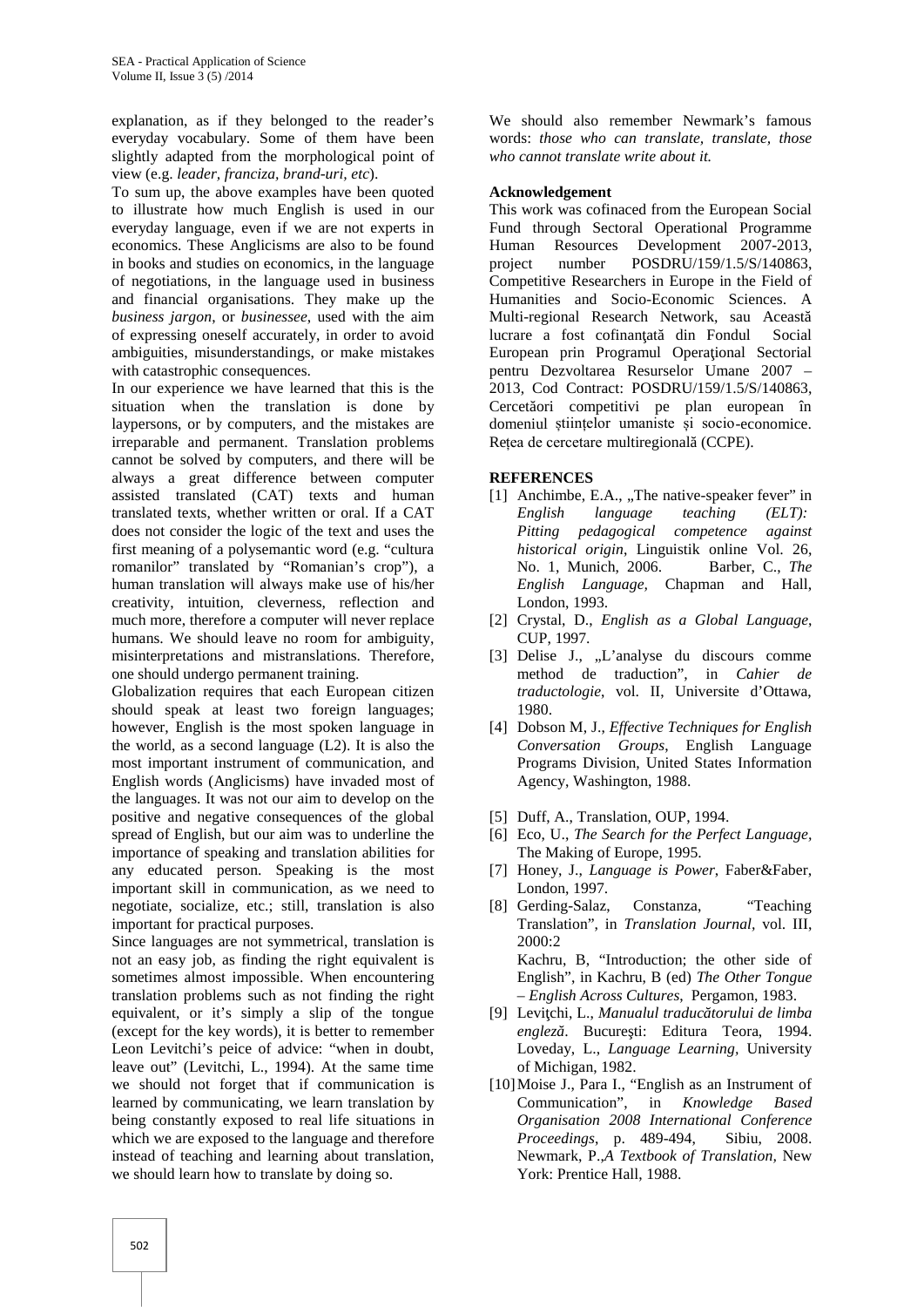- [11]Para., I., Moise, J., "Translating Economic Texts", in *Translation Studies*, Year 2, Issue 5, Galati, 2009. Pârlog, Hortensia, *The Sound of Sounds,* Timi oara, Ed. Hestia, 1995.
- [12]Wallraf, Barbara, *What Global Language?,* University of York, 2000.
- [13] \*\*\**Longman Dictionary of English Language and Culture,* Longman, 1994
- $[14]$ <sup>\*\*\*</sup> Dic ionar de marketing Englez Român, Chi in u, Peter Coolin Publishing, 2004.
- [15]*Ziarul Financiar* Collection, 2008-2014.